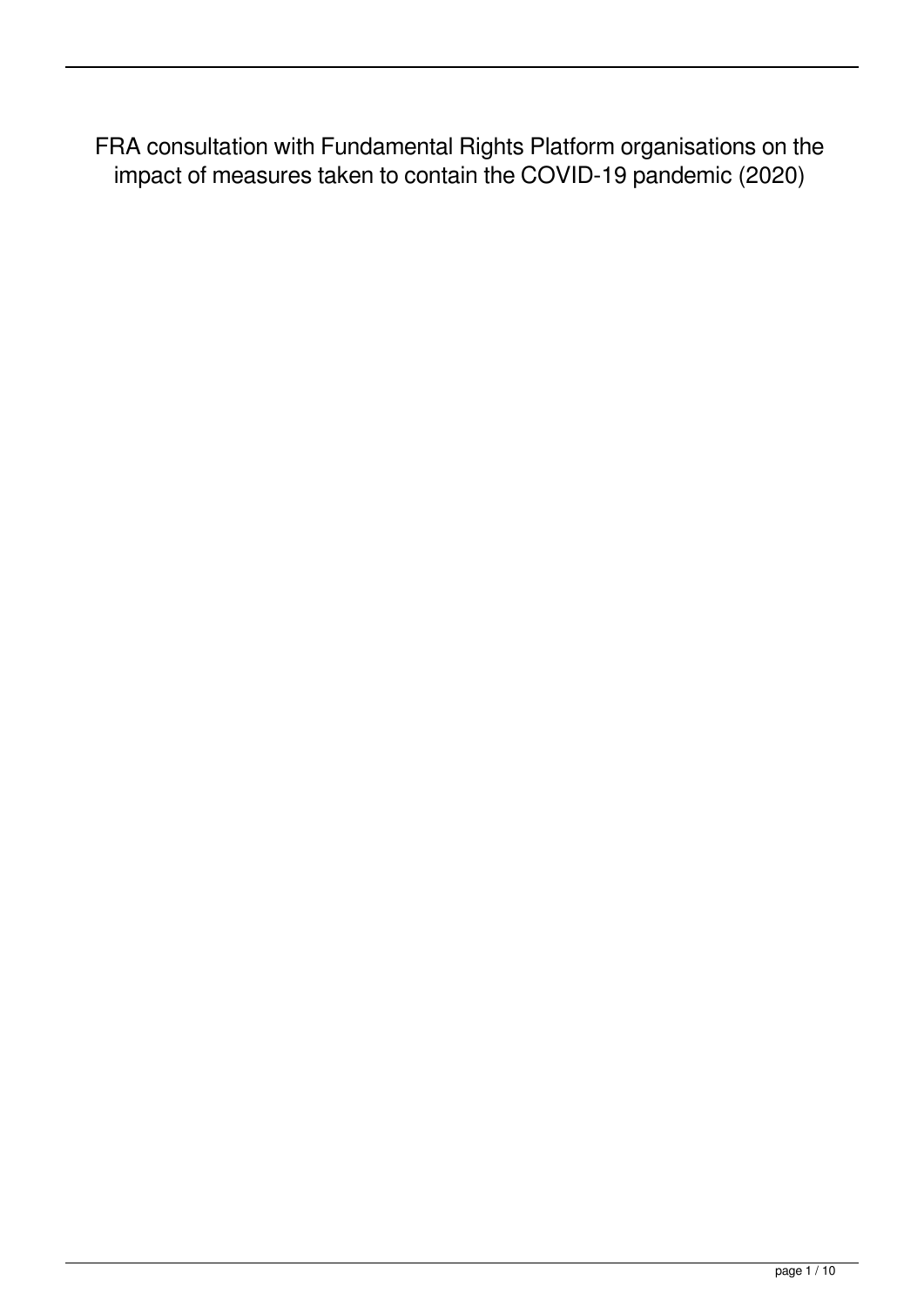#### **General questions (3311)**

 **Looking back over the past year – would you say that the impact of measures taken to contain the COVID-19 pandemic on your operations and activities since March 2020 was: (136723)** Type: (L/list-radio)

(A1) - Negative

## **Could you briefly provide up to three examples (max 2000 characters each)? (136724)** Type: (T/text-long)

 The day-to-day working of our office had to move to all-virtual with little notice, which changed in many ways the way the office operates and scope of work (e.g., face to face meetings with other organisations and EU institutions are not possible). However, as we are an organisation that represents the frontline nurses from the EU and Europe (about 3 and 6 million nurses, respectively), our concerns increase daily that measures taken to contain the spread of the novel coronavirus are insufficient, with the number of hospitalised patients and/or needed care on the rise. That is increasingly making more difficult the working conditions of the nursing workforce who is under heavy stress and at risk of being infected by the virus.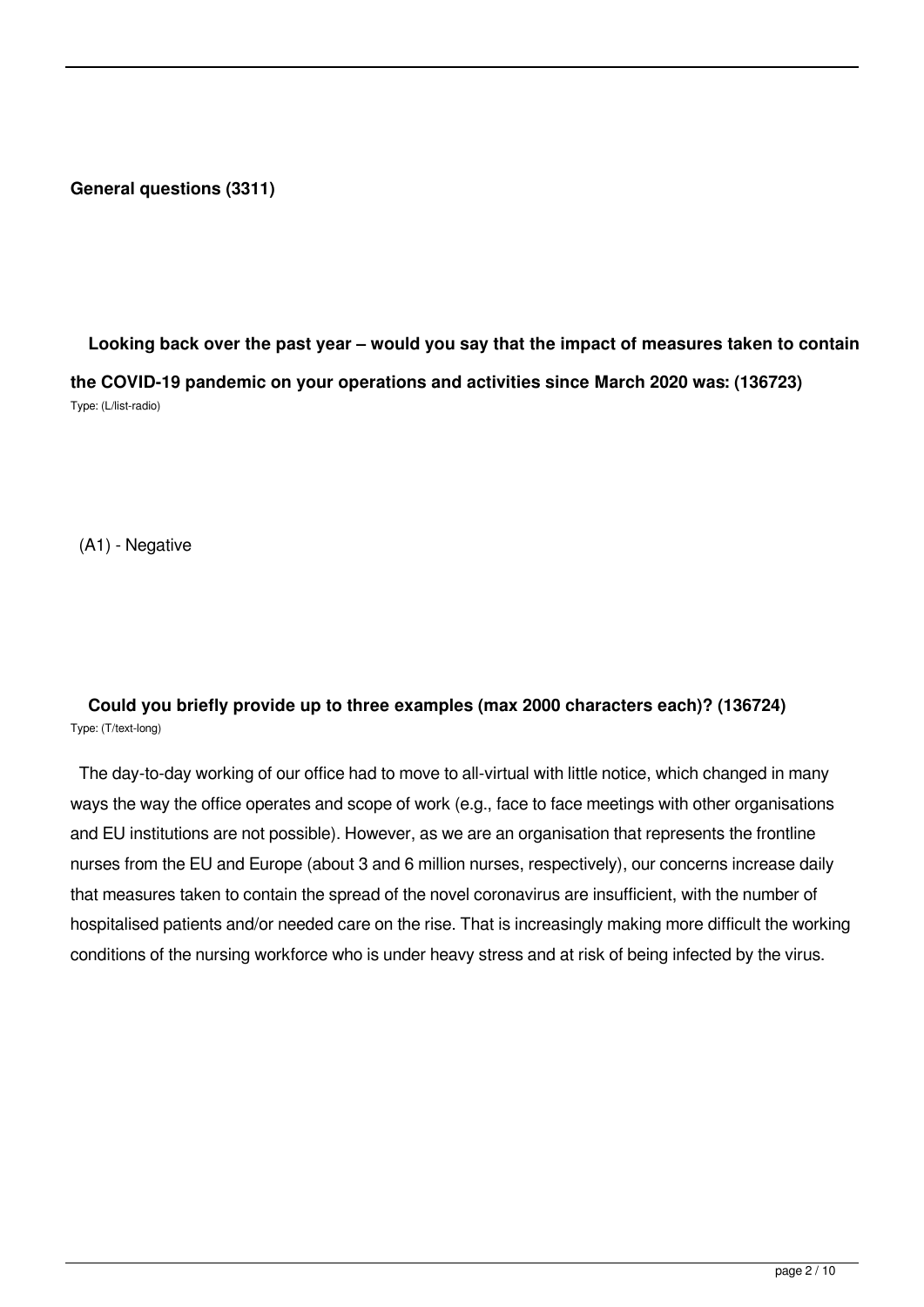**Looking ahead - how worried are you that the measures to contain the COVID-19 pandemic will continue to impact negatively on your operations and activities in the coming 6 months?**

**(136727)**

Type: (L/list-radio)

(A1) - Very worried

 **Could you briefly outline up to three major concerns (max 2000 characters each)? (136728)** Type: (T/text-long)

 The frontline nursing workforce is already under extreme pressure, always at the risk of being COVID-19 infected, and the dropout rates in the profession are very high (up to 30%). The EU institutions should support more frontline nurses and tackle as a union the shortages of nurses. The EU need to invest in nurses.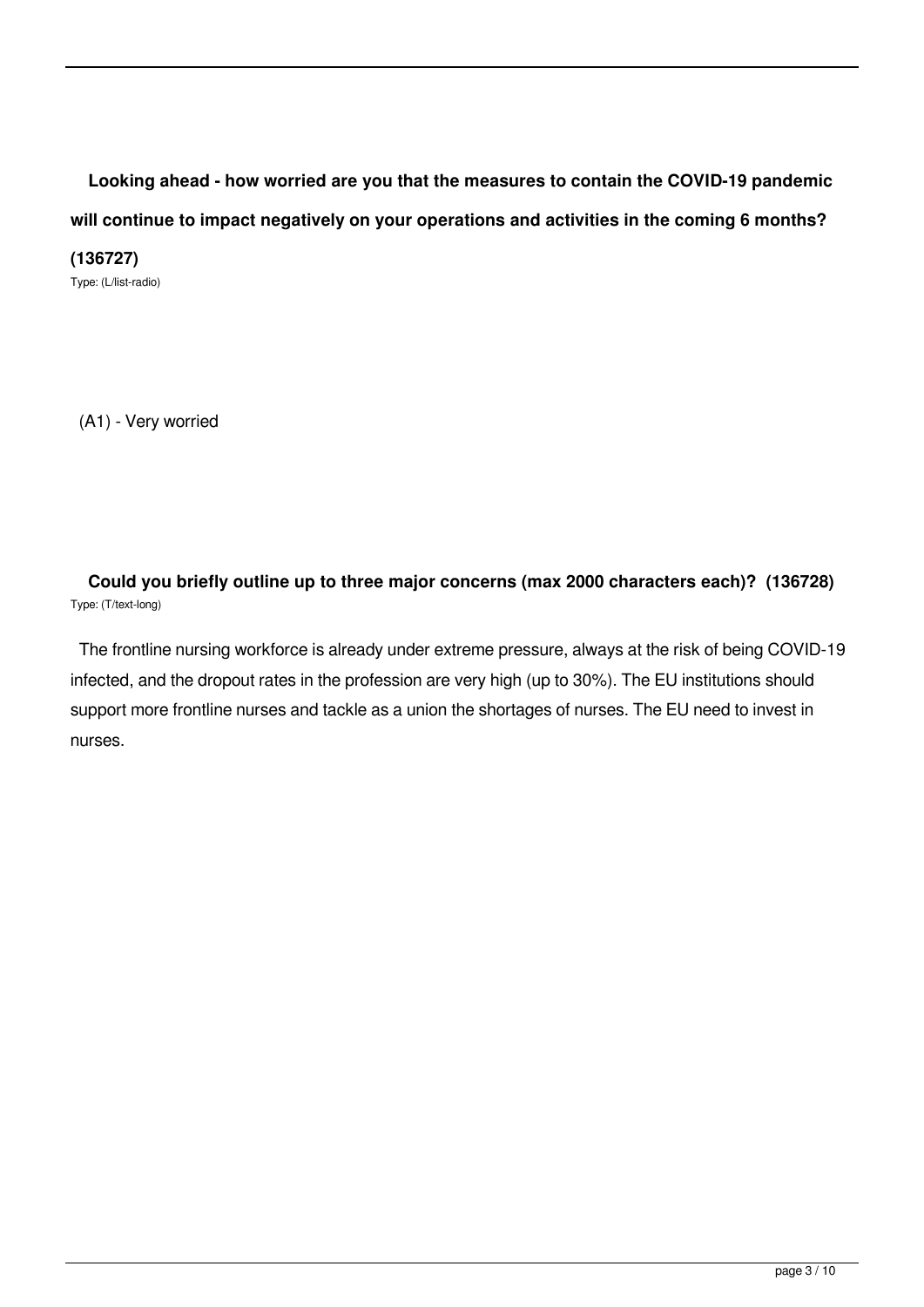#### **Challenges (3312)**

 **How often has your organisation experienced any of the following practical challenges as a direct result of measures related to the COVID-19 pandemic since March 2020? (136731)** Type: (F/array-flexible-row)

Often - A2

**Ensuring continuity in the provision of regular services to your beneficiaries (136732)**

Every time - A1

**Increased demand on your services (136733)**

Prefer not to say - A5

**Financial difficulties\* (136734)**

Never - A3

**Keeping current staff employed (136735)**

Rarely - A6

**Psychological impact on staff and volunteers conducting their work (136736)**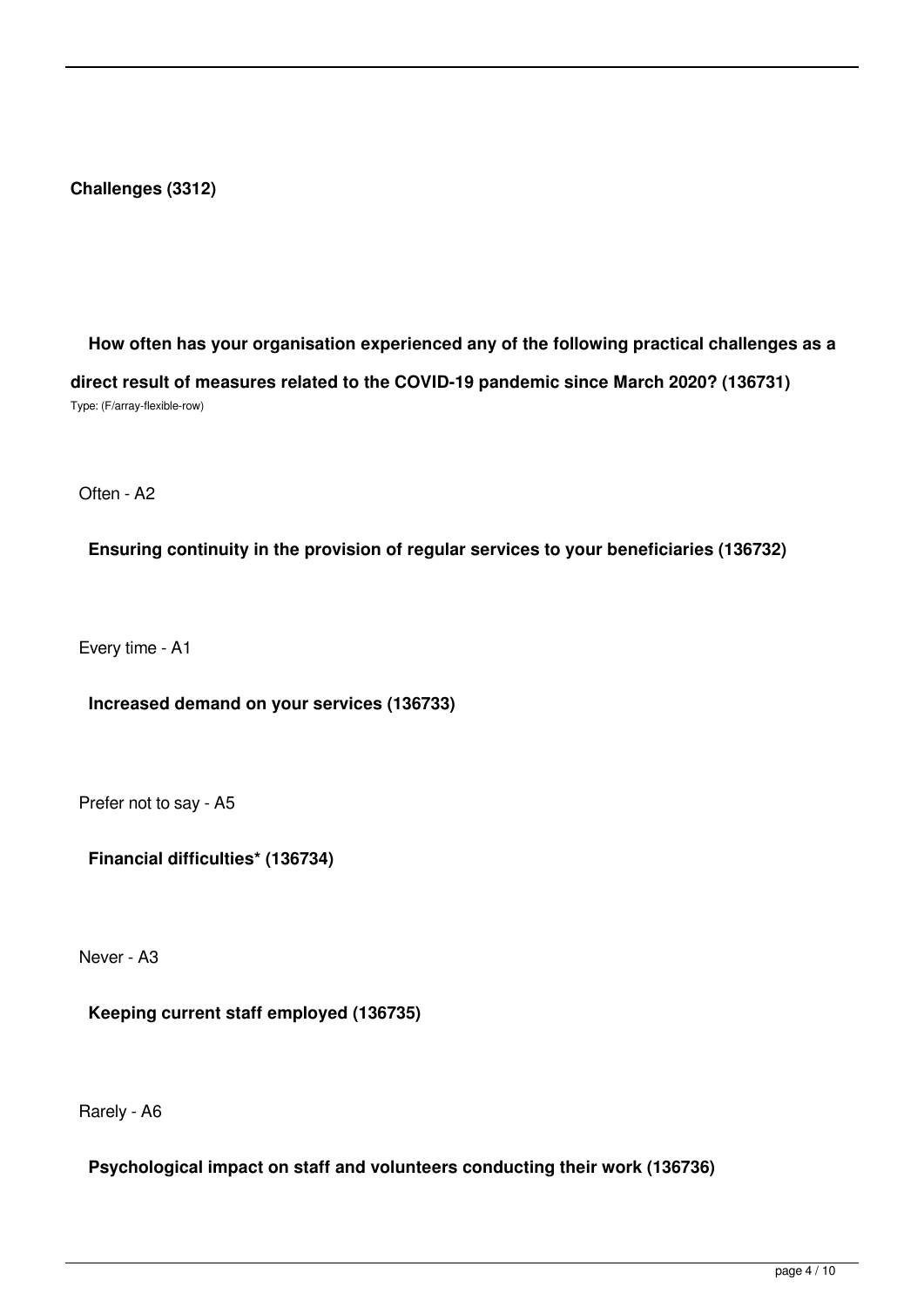Never - A3

**Reduced work contribution by volunteers (136737)**

Often - A2

**Cancellation or postponement of activities/events/campaigns, etc. (136738)**

Never - A3

 **Legal problems with keeping deadlines, e.g. for the implementation of contracts or grants (136739)**

Rarely - A6

**Lack of State support in connection with COVID-19 related measures (136740)**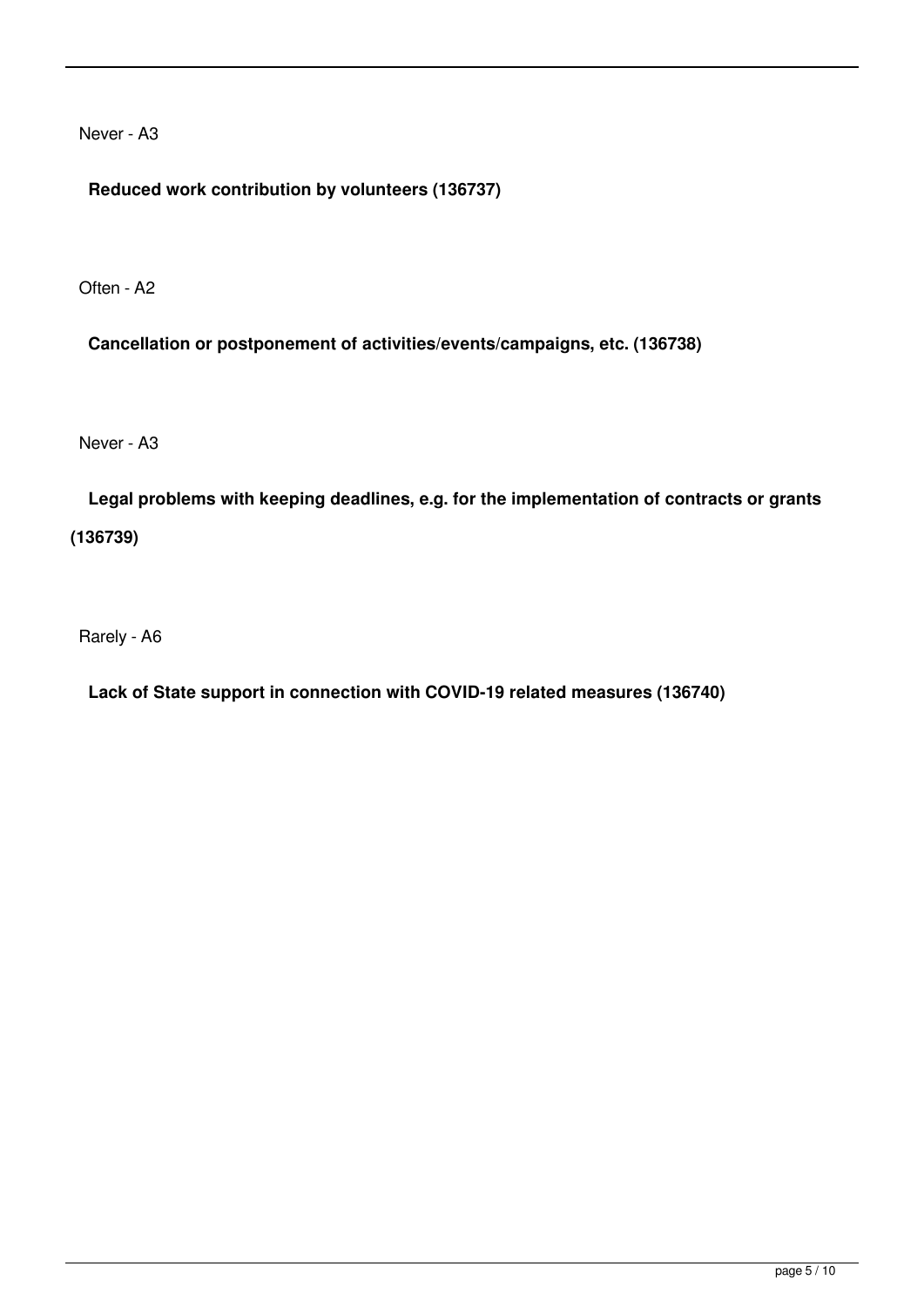**To what extent has the work of your organisation suffered from any of the following restrictions which were introduced in the context of the COVID-19 pandemic? (136742)** Type: (F/array-flexible-row)

Not at all - A3

 **Restrictions on (online) access to decision-makers and reduced possibilities for participation in decision-making (online) (136743)**

Do not know - A4

 **Restrictions of physical access to beneficiaries, e.g. older persons, asylum seekers, monitoring protests etc. (136744)**

Do not know - A4

**Restrictions on protests/demonstrations requiring physical presence (136745)**

Significantly - A1

 **Challenges with holding general assemblies or board meetings requiring obligatory physical presence (136746)**

Do not know - A4

**Reduced access to court proceedings (136747)**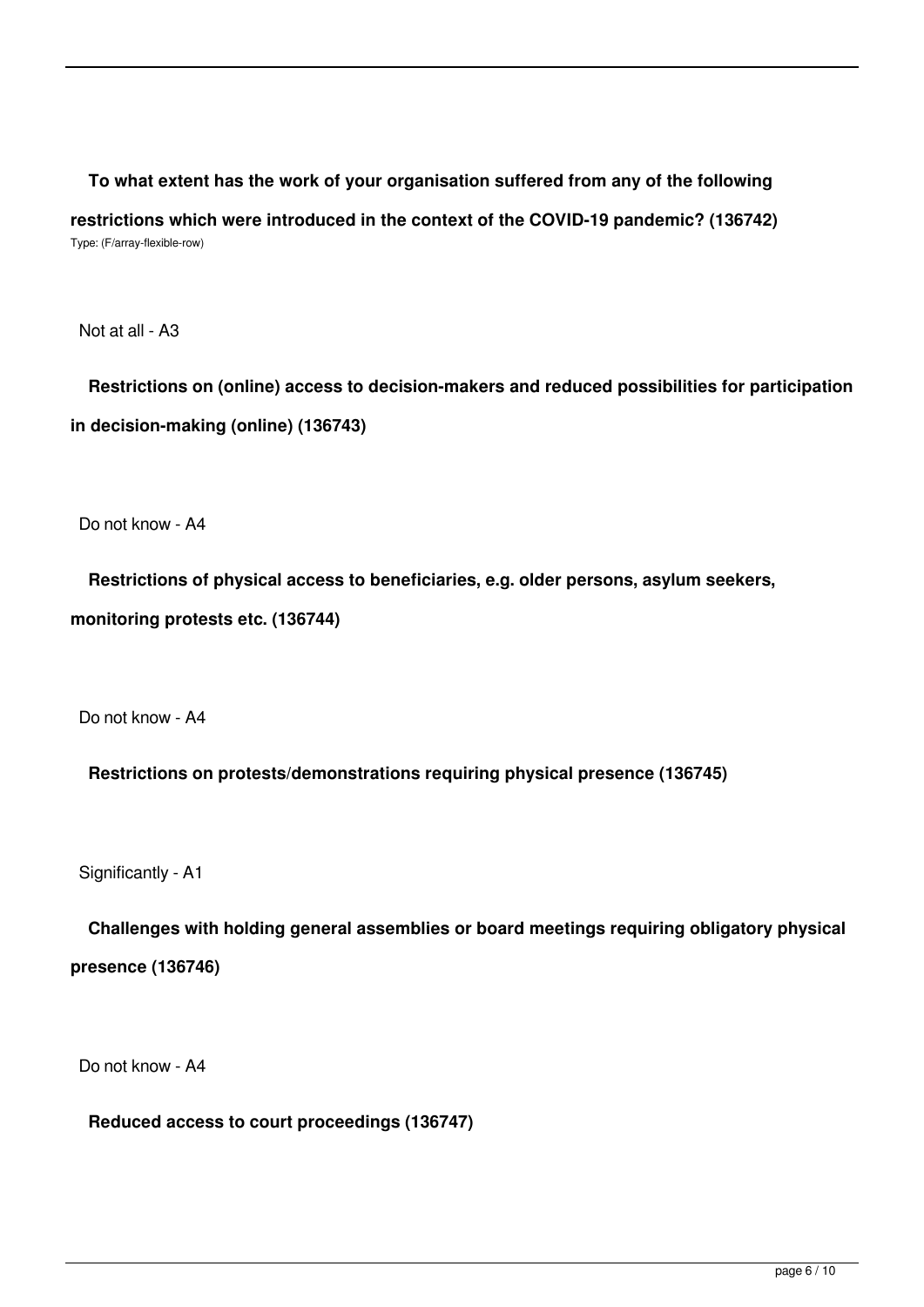#### **Did your organistation suffer from any other restrictions which were introduced in the context**

**of the COVID-19 pandemic? If so, please specify (max 2000 characters). (136748)**

Type: (T/text-long)

#### **Do you think that measures to contain the COVID-19 pandemic, despite their impact on your**

#### **work, are overall justified? (136749)**

Type: (L/list-radio)

(A1) - Yes

## **Do you think that measures to contain the COVID-19 pandemic, despite their impact on your**

## **work, are overall proportionate? (136779)**

Type: (L/list-radio)

(A2) - No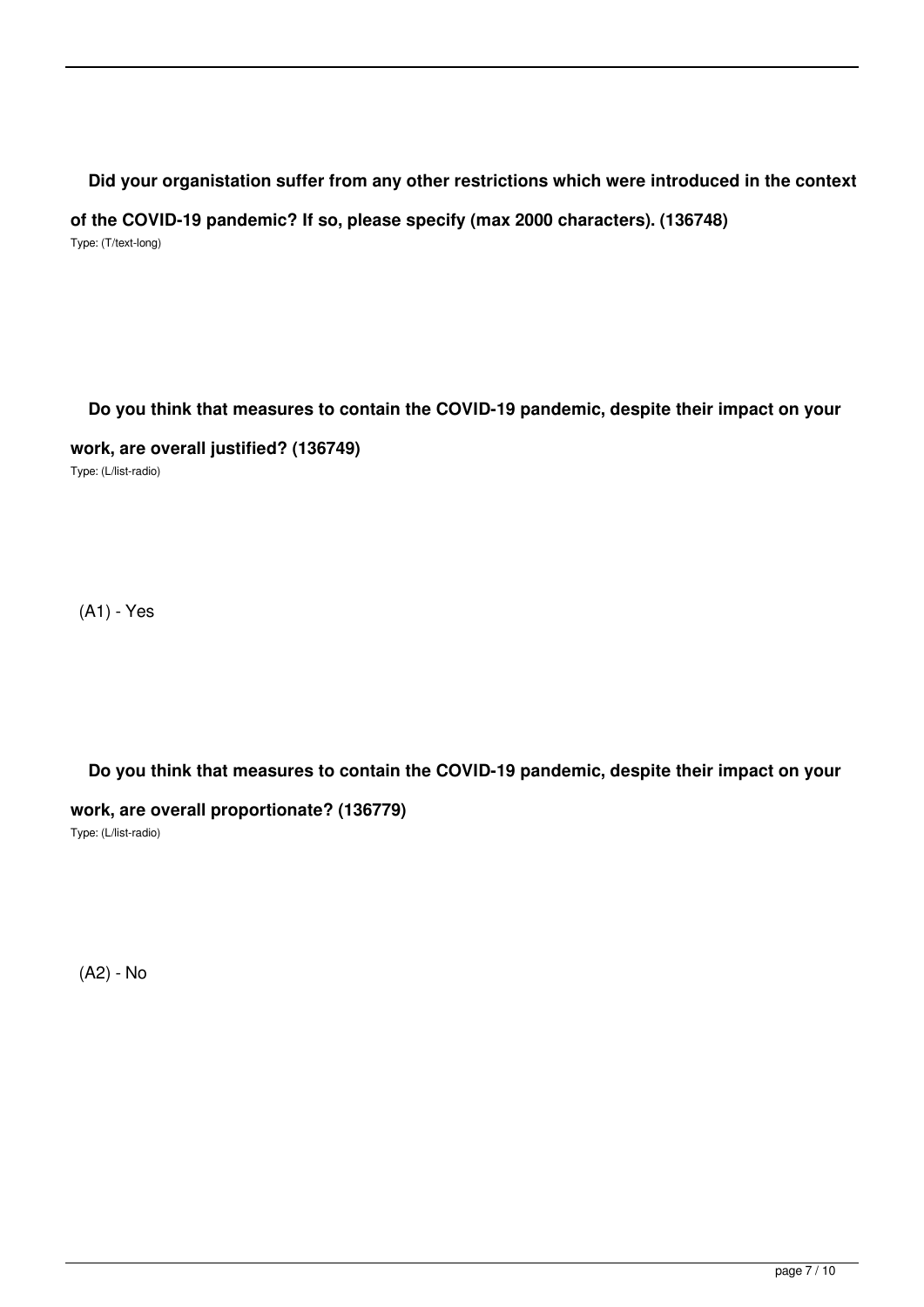#### **Addressing challenges (3313)**

# **If your organisation is engaged in monitoring or scrutinising the impact of emergency measures to contain the COVID-19 pandemic on human and fundamental rights, please briefly summarise the activities and any outcomes (max 2000 characters). (136752)** Type: (T/text-long)

 The EFN is closely monitoring the evolution of the pandemic in Europe with the cooperation of its Membership (composed of National Nurses Associations from across all EU countries). It has collected frontline data on measures taken by the national Governments that may be of support of the nursing profession - however, in most cases, these are far from sufficient. With these data, the EFN has composed reports and other pieces of information that it has disseminated online via its communication channels as well as at meetings with high-level officials from the European Commission. The goal of these activities is to raise awareness on the need to urgently support the nursing profession as well as try to co-design concrete actions for this purpose with decision-makers.

 **If your organisation is involved in strategic litigation concerning the impact on human and fundamental rights of emergency measures to contain the COVID-19 pandemic (or if you are aware of any strategic litigation about such measures by other organisations), please briefly summarise the case(s) and outcome(s) with reference to any judgment (max 2000 characters). (136753)** Type: (T/text-long)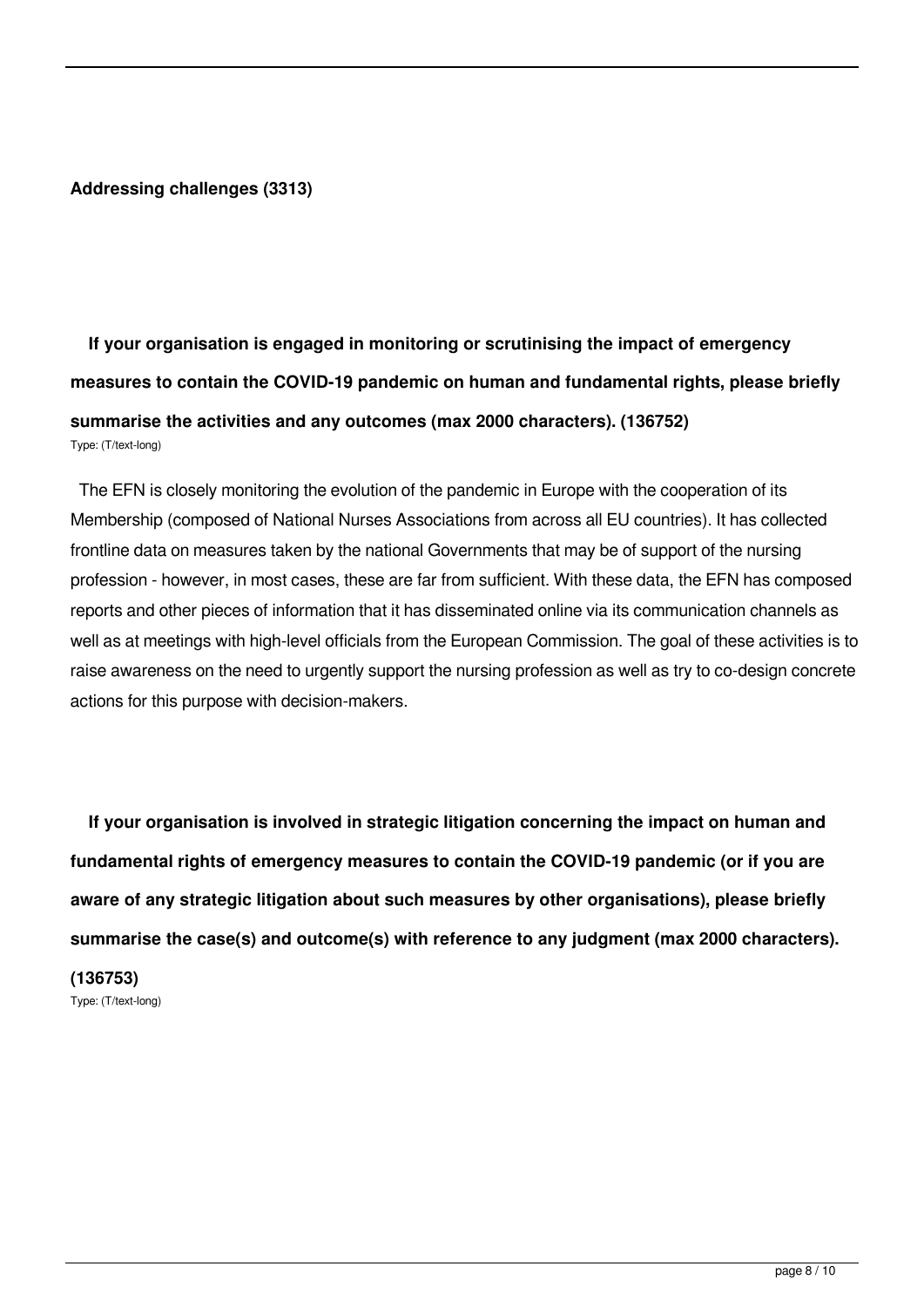**Can you please outline up to three good practice examples how civil society organisations in your country are supported to overcome COVID-related challenges (max 2000 characters each)?**

**(136754)** Type: (T/text-long)

# **Can you please outline up to three good practice examples on measures taken by your organisation in response to the COVID-19 pandemic that could be helpful for other organisations (max 2000 characters each)? (136757)**

Type: (T/text-long)

 Our organisation has collected data from the national frontlines on how COVID-19 has affected the frontline nursing profession and drafted a series of best practices to be upscaled. Moreover, it also lobbied the EU institutions on the need to "transfer" nursing professionals from countries in which the pandemic was not affecting so hard to countries more affected.

# **Can you please outline up to three specific measures that could best support civil society and its activities during the COVID-19 pandemic (max 2000 characters each)? (136760)** Type: (T/text-long)

 International and governmental institutions should inject funds into civil society organisations working at the frontline against the effects of the COVID-19 pandemic. In the case of the EFN, EU institutions should grant the EFN and its Membership with funds and/or projects that tackle the current needs of the nursing profession.